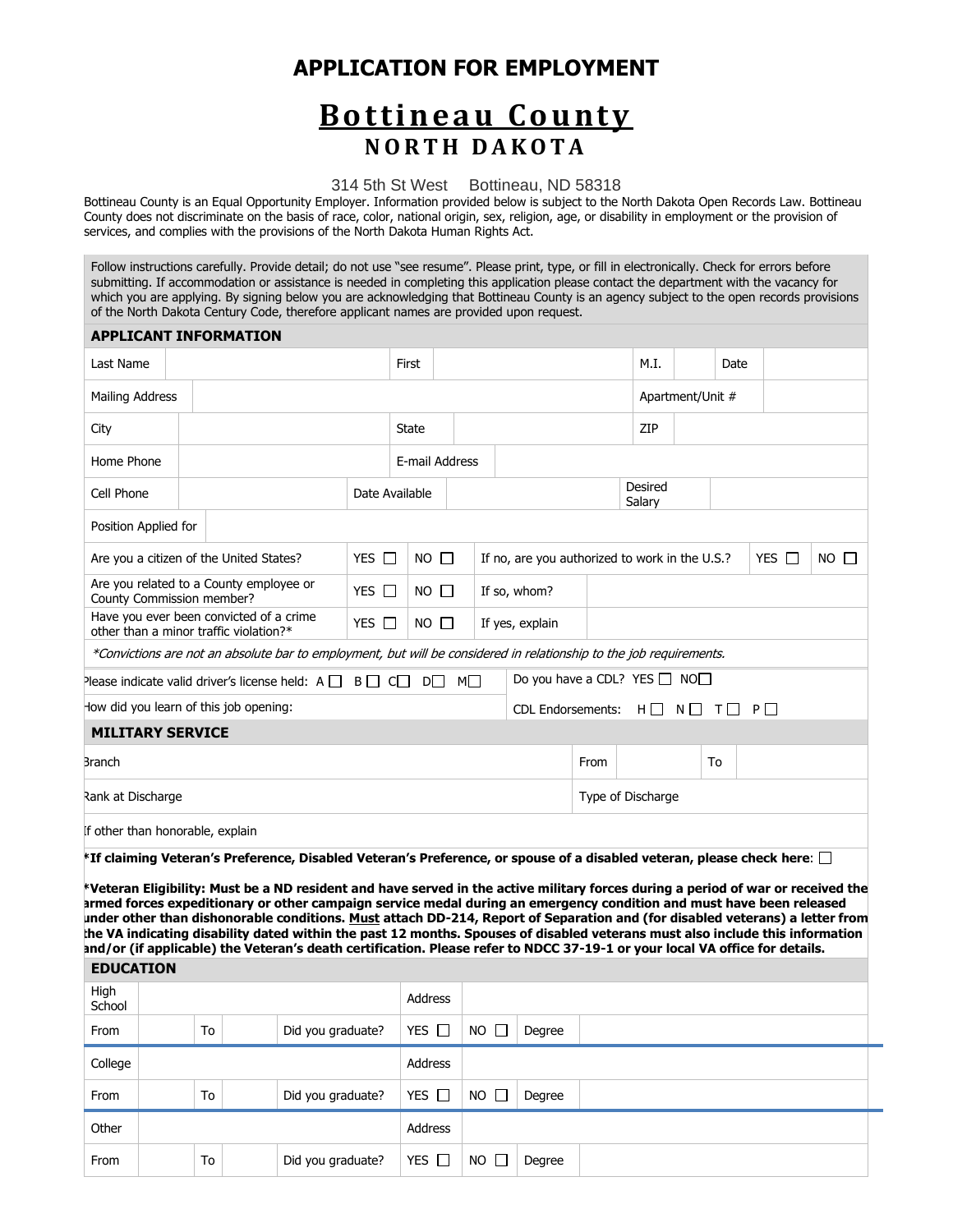### \*\*IN ORDER TO GIVE A COMPLETE WORK HISTORY PLEASE ATTACH ADDITIONAL COPIES OF THIS PAGE IF NECESSARY

|                                            |    |             | <b>CURRENT/PREVIOUS EMPLOYMENT (PLEASE START WITH MOST RECENT EMPLOYMENT)</b>                                                                                                                                                                                                                                                                                                                                                   |                        |              |                  |                       |  |
|--------------------------------------------|----|-------------|---------------------------------------------------------------------------------------------------------------------------------------------------------------------------------------------------------------------------------------------------------------------------------------------------------------------------------------------------------------------------------------------------------------------------------|------------------------|--------------|------------------|-----------------------|--|
| Company                                    |    |             |                                                                                                                                                                                                                                                                                                                                                                                                                                 |                        | Phone        |                  | Avg Hrs Worked: Hours |  |
| Address                                    |    |             |                                                                                                                                                                                                                                                                                                                                                                                                                                 |                        | Supervisor   |                  |                       |  |
| Job Title                                  |    |             |                                                                                                                                                                                                                                                                                                                                                                                                                                 | <b>Starting Salary</b> | \$           | Ending<br>Salary | \$                    |  |
| Responsibilities                           |    |             |                                                                                                                                                                                                                                                                                                                                                                                                                                 |                        |              |                  |                       |  |
| Start<br>From<br>Date                      | To | End<br>date | Reason for Leaving                                                                                                                                                                                                                                                                                                                                                                                                              |                        |              |                  |                       |  |
|                                            |    |             | May we contact your current supervisor for a reference?                                                                                                                                                                                                                                                                                                                                                                         | YES □                  | $NO$ $\Box$  |                  |                       |  |
| Company                                    |    |             |                                                                                                                                                                                                                                                                                                                                                                                                                                 |                        | Phone        |                  | Avg Hrs Worked: Hours |  |
| Address                                    |    |             |                                                                                                                                                                                                                                                                                                                                                                                                                                 |                        | Supervisor   |                  |                       |  |
| Job Title                                  |    |             |                                                                                                                                                                                                                                                                                                                                                                                                                                 | <b>Starting Salary</b> | \$           | Ending<br>Salary | \$                    |  |
| Responsibilities                           |    |             |                                                                                                                                                                                                                                                                                                                                                                                                                                 |                        |              |                  |                       |  |
| From                                       | To |             | Reason for Leaving                                                                                                                                                                                                                                                                                                                                                                                                              |                        |              |                  |                       |  |
| Company                                    |    |             |                                                                                                                                                                                                                                                                                                                                                                                                                                 |                        | Phone        |                  | Avg Hrs Worked: Hours |  |
| Address                                    |    |             |                                                                                                                                                                                                                                                                                                                                                                                                                                 |                        | Supervisor   |                  |                       |  |
| Job Title                                  |    |             |                                                                                                                                                                                                                                                                                                                                                                                                                                 | <b>Starting Salary</b> | \$           | Ending<br>Salary | \$                    |  |
| Responsibilities                           |    |             |                                                                                                                                                                                                                                                                                                                                                                                                                                 |                        |              |                  |                       |  |
| Start<br>From<br>date                      | To | End<br>Date | Reason for Leaving                                                                                                                                                                                                                                                                                                                                                                                                              |                        |              |                  |                       |  |
| <b>REFERENCES</b>                          |    |             |                                                                                                                                                                                                                                                                                                                                                                                                                                 |                        |              |                  |                       |  |
| Please list three professional references. |    |             |                                                                                                                                                                                                                                                                                                                                                                                                                                 |                        |              |                  |                       |  |
| <b>Full Name</b>                           |    |             |                                                                                                                                                                                                                                                                                                                                                                                                                                 |                        | Relationship |                  |                       |  |
| Company                                    |    |             |                                                                                                                                                                                                                                                                                                                                                                                                                                 |                        | Phone        |                  |                       |  |
| Address                                    |    |             |                                                                                                                                                                                                                                                                                                                                                                                                                                 |                        |              |                  |                       |  |
| Full Name                                  |    |             |                                                                                                                                                                                                                                                                                                                                                                                                                                 |                        | Relationship |                  |                       |  |
| Company                                    |    |             |                                                                                                                                                                                                                                                                                                                                                                                                                                 |                        | Phone        |                  |                       |  |
| Address                                    |    |             |                                                                                                                                                                                                                                                                                                                                                                                                                                 |                        |              |                  |                       |  |
| Full Name                                  |    |             |                                                                                                                                                                                                                                                                                                                                                                                                                                 |                        | Relationship |                  |                       |  |
| Company                                    |    |             |                                                                                                                                                                                                                                                                                                                                                                                                                                 |                        | Phone        |                  |                       |  |
| Address                                    |    |             |                                                                                                                                                                                                                                                                                                                                                                                                                                 |                        |              |                  |                       |  |
| <b>DISCLAIMER AND SIGNATURE</b>            |    |             |                                                                                                                                                                                                                                                                                                                                                                                                                                 |                        |              |                  |                       |  |
|                                            |    |             | I certify that my answers are true and complete to the best of my knowledge and authorize Bottineau County to conduct a complete<br>background check as appropriate for the position for which I am applying. If this application leads to employment, I understand that false or<br>misleading information in my application or interview may result in my release. I hereby authorize any person, company, and/or educational |                        |              |                  |                       |  |

institution I have listed as a reference on my employment application to fully disclose in good faith any information they may have regarding my qualifications for employment. I will not hold any prospective or former employer, educational institutions, and nor any other persons giving references liable for the exchange of this information along with any other reasonable and necessary information that is necessary and inherent to the employment process.

signature Date Date of the Date of the Date of the Date of the Date of the Date of the Date of the Date of the